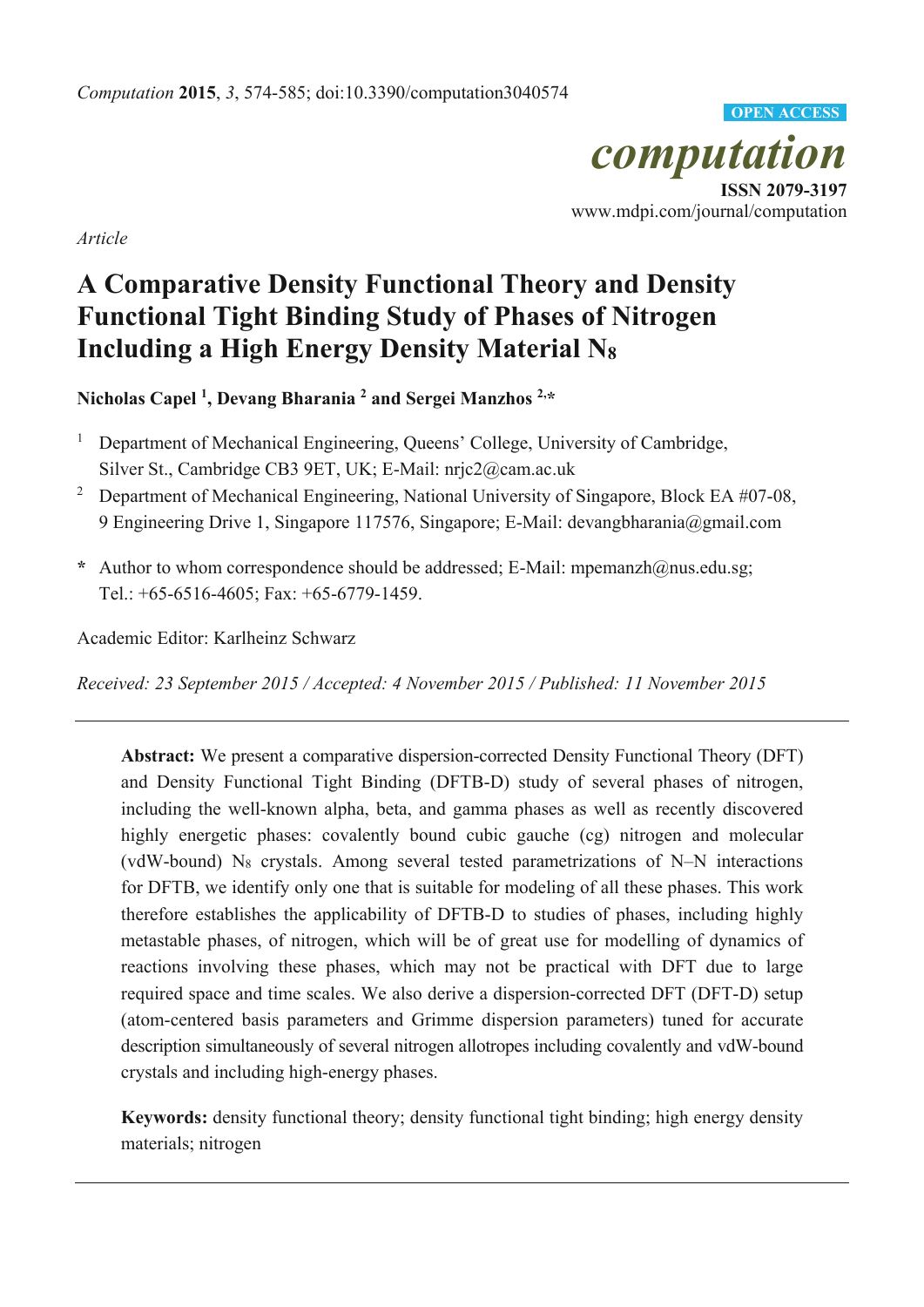#### **1. Introduction**

The development of new high energy density materials (HEDM) is important for a range of applications including explosives and chemical energy storage [1]. Desired properties for such materials include high energy density and stability in common environments as well as under stimuli. Also desired are low cost of inputs and of synthesis as well as low environmental impact of both inputs and the products of decomposition. New HEDMs are actively researched experimentally as well as computationally [2–9]. Most effective molecular HEDM contain nitrogen- and oxygen-containing heterocycles and/or NO<sub>x</sub> moieties [10]. The decomposition of such molecules usually leads to the release of  $CO_x$ , NO<sub>x</sub> and cyanogen molecules which are toxic or environmentally damaging [2–9].

HEDMs based solely on nitrogen are attractive due to the potential for both high energy density and environmental friendliness. Nitrogen gas,  $N_2$ , that is part of the atmosphere and is much used in research laboratories, is inert because the N≡N triple bond is one of the most stable chemical bonds. Alpha, beta, and gamma crystalline phases of nitrogen (molecular crystals) are well-studied. Nitrogen exhibits a uniquely large difference in energy between a single bond and a triple bond as compared to other common elements such as carbon. A large amount of energy, therefore, is released under the transformation from the single-bonded nitrogen to the molecular state. To put this statement into perspective, the average bond energy of an N–N single bond (38 kcal/mol) is considerably less than of that of a double bond (100 kcal/mol), which is around 2/5 of that of a triple bond (226 kcal/mol) [11]. In comparison, the average bond energy of a C–C single bond is much higher (80 kcal/mol) compared to an N–N single bond (38 kcal/mol), while the average bond energy of C≡C (200 kcal/mol) is considerably smaller than that of a N≡N (226 kcal/mol) [11]. This is to say, on decomposing from a single bonded to a triple bonded form, nitrogen would release much more energy as compared to other elements.

Singly-bonded allotropes of nitrogen are known. For example, cg-N (cubic gauche nitrogen) is a covalently bound crystalline material that had been computationally predicted [12–15] before being synthesized [16]. cg-N possesses an extremely high energy density of 6.7 kcal/g [16], more than six times that of trinitrotoluene, TNT (1.1 kcal/g). However, it was not stable at room temperature and pressures below 25 GPa [16]. The crystal structure of cg-N is shown in Figure 1. The discovery of cg-N is a proof simultaneously of the power of *ab initio* materials design (usually at the DFT, or Density Functional Theory, level [17]) and of the possibility of synthesis of nitrogen-only HEDM. However, no singly bonded allotrope of nitrogen stable at normal conditions have yet been made.

Polynitrogen compounds consisting of  $N_n$  molecular units involving single and double N–N bonds, and corresponding *molecular* solids stable at ambient temperatures and pressure, are expected to be easier achievable than covalent crystals. Indeed, many molecules (including all common fuels) are synthesized in a metastable state (positive heat of formation), and the vdW forces by which molecules are held together in a molecular solid are always attractive at long range. However, intermolecular interactions between N<sub>n</sub> moieties could potentially result in decomposition [18]. As of today, no molecular  $N_n$  solid has been produced, although isolated  $N_n$  molecules have been detected with  $n = 3-5$  [19–23]. Recently, Hirshberg, Gerber and Krylov [24] predicted, by *ab initio* simulations, the existence of N8, as a (meta)stable molecular crystal, at ambient pressures. The crystal structure is shown in Figure 2. It is a vdW-bound crystal consisting of two kinds of  $N_8$  isomers, dubbed EEE and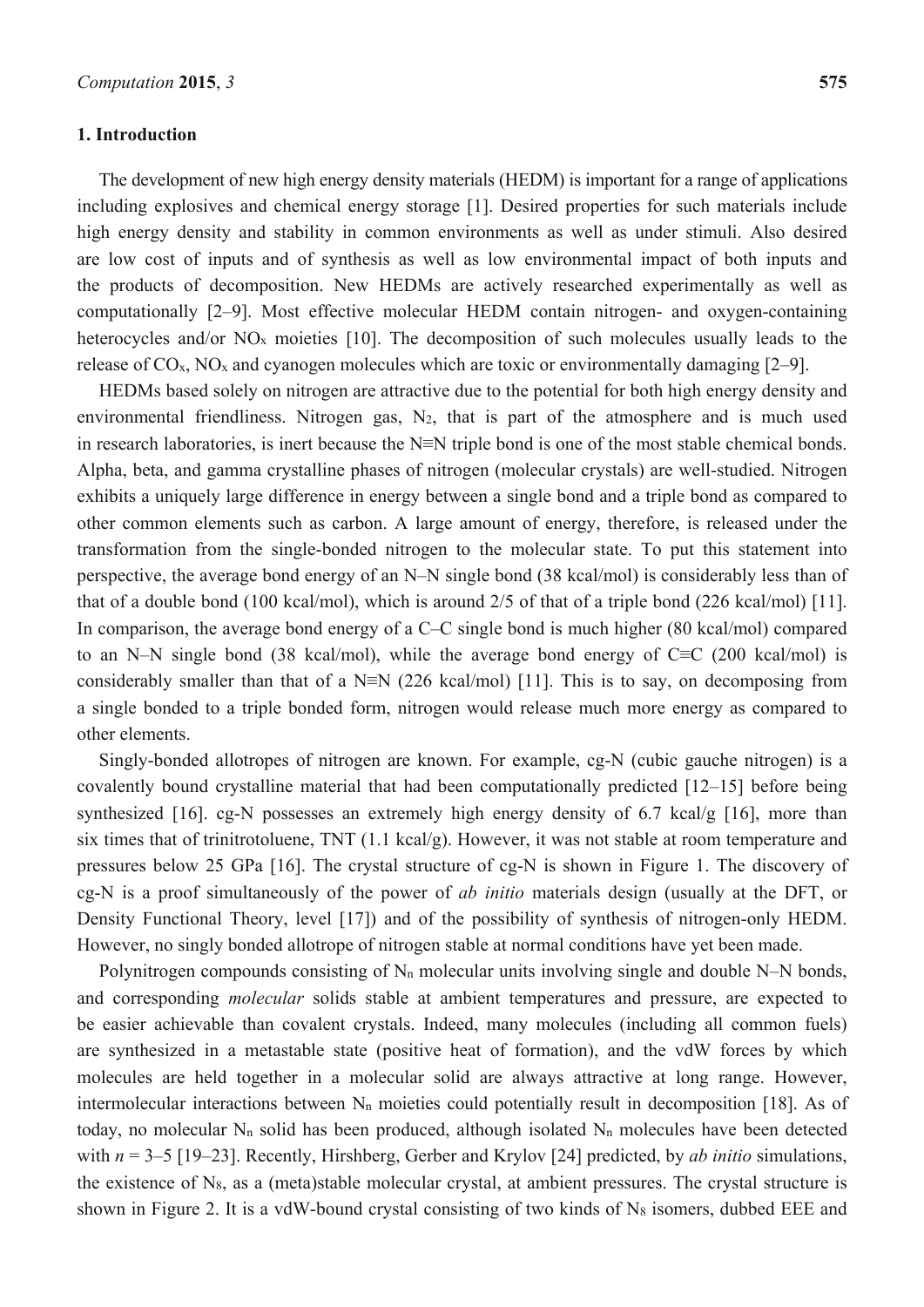EZE in [24]. The NBO (natural bond orbital) analysis of N<sub>8</sub> allowed identifying multiple single bonds, which are responsible for the high degree of metastability [24]:

$$
N_1 \equiv N_2 - N_3 - N_4 = N_5 - N_6 - N_7 \equiv N_8 \tag{1}
$$



**Figure 1.** The crystal structures (left to right) of α, β, γ, and cg-nitrogen. Unit cells are shown. Visualization here and elsewhere by VESTA [25].



**Figure 2.** The unit cell of N8 as computed by (**top to bottom**): DFT-D and DFTB-D with the parameter sets 3ob-2-1, matsci-0-3, and pbc-0-3. Projections along (**left to right**): *a\**, *b\**, *c\** axes. (N.B. As visualization completes molecular units beyond the unit cell, their number might appear to be different in some cases).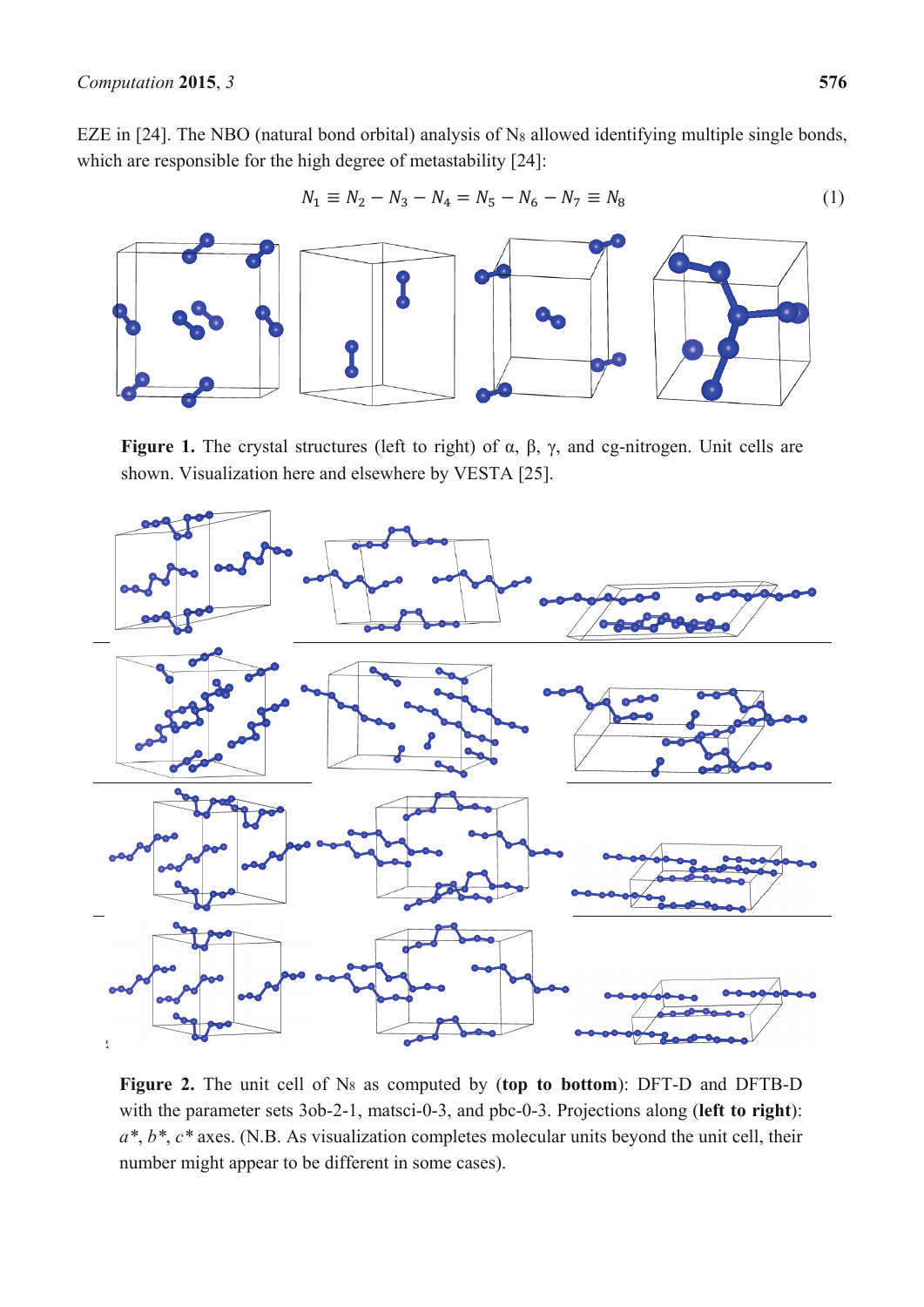As a result, this material would release 260 kcal/mol (or 32.5 kcal per mol of N) when decomposing into N2 gas [24]. This is about 4.6 kcal/g, and more than four times the gravimetric energy density of TNT and about a third smaller than that of cg-N. The lowest computed barrier to decomposition of the N8 isomers was 22 kcal/mol (0.95 eV) and the cohesive energy of the crystal 9.8 kcal/mol (0.42 eV). Clearly, this is an extremely promising HEDM.

Importantly, these metastable phases of nitrogen have been discovered computationally using DFT, and while cg-N has since been synthesized, N<sub>8</sub> has not. DFT, while well suited to the study of bulk materials (as unit cells can be considered, which typically involve small length scales and small numbers of atoms), suffers from significant computational cost, which makes it impractical to study interfaces of such materials or the dynamics of their decomposition or reactions (e.g., of energy release). This would involve length and time scales which may be too computationally expensive. Indeed, the scaling of DFT is near-cubic with the system size (number of explicitly treated electrons or pairs thereof), which limits routinely doable calculations to simulation cells containing  $10<sup>1</sup>–10<sup>2</sup>$  atoms.

Density Functional Tight Binding (DFTB) is an approximate DFT-based method that is about three orders of magnitude faster compared to DFT. It can be considered as a parametrization/tabulation of the most expensive parts of DFT [26–29]. It achieves DFT-like accuracy for systems for which it is well parametrized. Several parameter sets have been benchmarked for DFTB with which DFTB provides *ab initio* accuracy for several classes of materials, including organic molecules, selected inorganic solids, and interfaces [29–34]. While several parameterizations of N–N interactions for DFTB are available, the suitability of these parametrizations for the modeling of nitrogen allotropes has, however, not been established. *The main purpose of this work is therefore to establish the applicability and accuracy of DFTB and its different parameterizations to the modeling of different phases of nitrogen covalent and molecular crystals including highly metastable phases like cg-N or the N8*. Dispersion-corrected DFTB (DFTB-D) calculations are compared against dispersion-corrected DFT (DFT-D) calculations using atom centered basis sets. To ensure reliability of DFT-D calculations, the basis and dispersion parameters are tuned here to reproduce the structures and energetics of different phases of nitrogen. *Another purpose of this work is, therefore, a DFT-D setup based on localized basis functions that is tuned for accurate description simultaneously of several nitrogen allotropes including covalently and vdW-bound crystals and including high-energy phases.* The use of localized basis functions is advantageous for speed of calculations as well as for parallelizability and scalability, as they allow implementing order-N approaches.

The paper is organized as follows: Section 2 details the methodologies used in this work, Section 3 presents the results of simulations, and Section 4 concludes.

## **2. Methods**

#### *2.1. DFT Simulations*

DFT simulations were performed with the SIESTA code [35] using the PBE exchange-correlation functional [36]. Core electrons were simulated with Troullier–Martins pseudopotentials [37] provided with SIESTA (the 2007 version of the N.psf pseudopotentials file was used, see Appendix for pseudopotential parameters). A cutoff of 200 Ry was used for the Fourier expansion of the density, and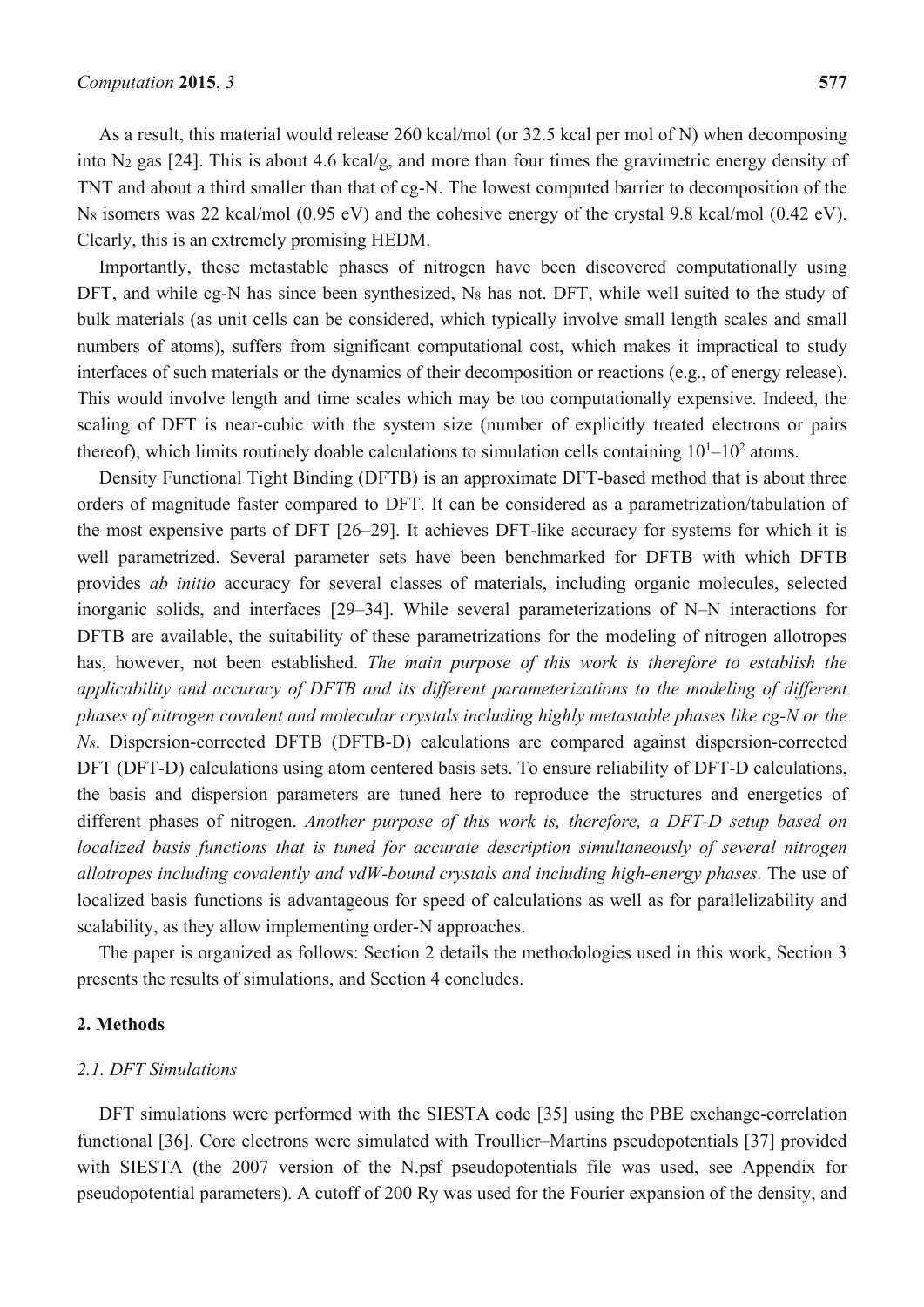Brillouin-zone integrations were done with a *k*-point Monkhorst-Pack mesh [38] with a density corresponding to at least 1  $k$  point per 30<sup>-1</sup> Å<sup>-1</sup>. Smearing equivalent to an electronic temperature of 100 K was used to improve convergence. Geometries were optimized until forces on all atoms were below 0.02 eV/Å and stresses below 0.02 GPa for N<sub>8</sub> and 0.01 GPa for all other structures. A customized DZP (double-ξ polarized) basis set was used. The dispersion interactions in molecular crystals were modeled with the Grimme dispersion correction [39] with customized parameters (see below). All calculations were done at 0 K.

## *2.2. DFTB Simulations*

DFTB simulations were performed using the self-consistent charge density functional tight binding scheme (SCC-DFTB) [26] and the DFTB+ code [40]. The following parameter sets (Slater–Koster files) were tested: 3ob-2-1 [30,31], matsci-0-3 [32,33], and pbc-0-3 [34]. These were benchmarked previously to reproduce properties of various nitrogen-containing compounds but not of nitrogen-only materials. The SCC convergence criterion was set to  $1 \times 10^{-5}$ . The Brillouin zone was sampled with a *k*-point [38] density of no less than one point per  $30^{-1}$   $\text{\AA}^{-1}$ . Smearing equivalent to an electronic temperature of 300 K was used to ensure convergence. We note that, although the systems studied here are homoatomic, the self-consistent charge scheme is used because in  $N_8$ , the N atoms are not equivalent and carry net charges [24]. Atomic positions and lattice vectors were optimized until atomic forces are below 0.01 eV/Å. Dispersion interactions were modeled with the UFF (Universal Force Field) scheme [41,42]. Note that different types of dispersion correction are available in SIESTA and DFTB+, but this is not critical as long as we achieve our purpose of reproducing structures and relative energies of different phases with both methods.

#### **3. Results**

## *3.1. Tuning of DFT Parameters*

We tuned DFT computational parameters to reproduce structural and energetic data of several nitrogen-based materials, including the N2 molecule and covalently- and vdW-bound crystals. First, the basis was tuned by adjusting the PAO.EnergyShift option in SIESTA (which effectively tunes the width of all radial ξ components of the basis functions) to reproduce the properties of the covalently bound N2 molecule and the cg-N crystal (Figure 1). The basis results in the computed bond length of N<sub>2</sub> of 1.12 Å, in good agreement with the experimental value of 1.10 Å [43], and in the lattice constant of cg-N of 3.82 Å, in good agreement with a previously reported (zero pressure) values of 3.77–3.79 Å computed with GGA (generalized gradient approximation) DFT [44,45]. The experimental zero pressure estimate is 3.75 Å [16]. The cg-N is 1.41 eV/atom less stable than alpha nitrogen (Table 1), in good agreement with the value of about 1.41 eV/atom reported in [24]; [46] reported a value around 1.6 eV/atom (as  $\alpha$ -N<sub>2</sub> is necessarily computed using a dispersion correction, this value is obtained by comparing both the energy of  $\alpha$ -N<sub>2</sub> obtained with the dispersion correction tuned below and the energy of cg-N computed without the dispersion correction with the energy of a free  $N_2$  molecule which is practically unaffected by the correction). The resulting PAO. Energy Shift  $= 0.001$  Ry, and the basis set details are given in the Appendix. After the inclusion of Grimme dispersion correction with the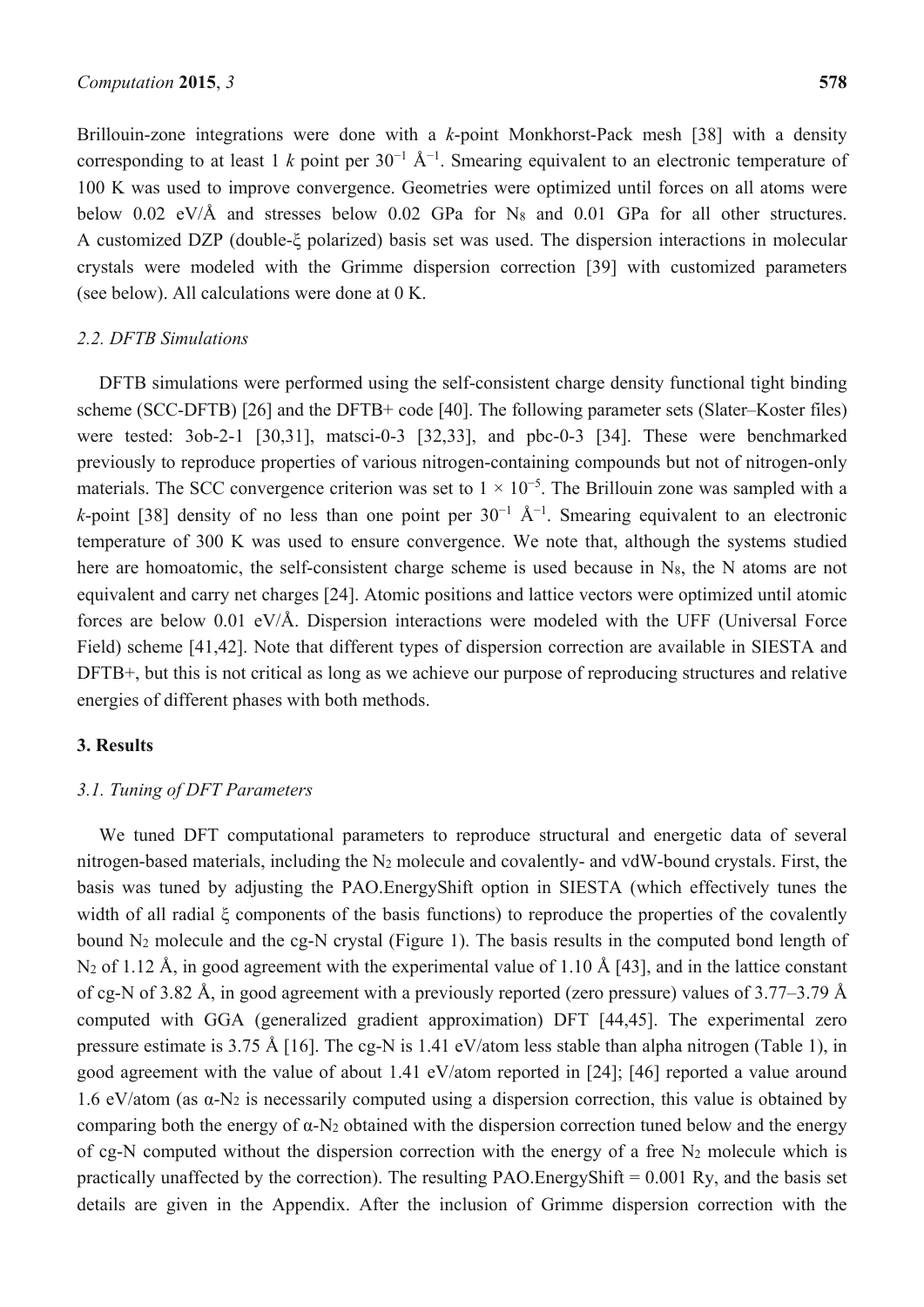parameters tuned as described below, the lattice constant of cg-N becomes 3.80 Å and the destabilization *vs.*  $\alpha$ -N<sub>2</sub>, 1.24 eV/atom. That adding the Grimme correction makes the relative energy of cg-N worse is not surprising given the facts that by design we calibrated the basis on non-vdW systems and that due to different interatomic separations in different phases, values from different parts of the Grimme potential curve are used [47].

**Table 1.** Energies of different phases (eV/atom) of nitrogen *vs.* α -N2 obtained with DFT(-D) in SIESTA and with DFTB-D in DFTB+ with different Slater–Koster parameters. Reference plane wave DFT-D results from [48] are also given for  $\alpha$ ,  $\beta$ , and  $\gamma$  phases. The reference values for cg-N and N<sub>8</sub> are from [24]. For the  $\alpha$  phase, absolute energies are given. Note that absolute energies are not comparable between DFT-D and DFTB-D due to differences in methods and pseudopotentials.

| <b>Method/Phase</b>   | $\alpha$  |         |      | cg       | $N_8$   |
|-----------------------|-----------|---------|------|----------|---------|
| DFT-D                 | $-270.59$ | 0.01    | 0.00 | 141      | 0.84    |
| DFTB-D $(3ob-2-1)$    | $-65.46$  | 0.00    | 0.00 | Unstable | 1 05    |
| DFTB-D $(matsci-0-3)$ | $-6796$   | $-0.01$ | 0.00 | $-0.55$  | $-0.05$ |
| DFTB-D $(pbc-0-3)$    | $-6661$   | 0.00    | 0.01 | 1.68     | 1.07    |
| Reference             | $-8.32$   | 0 01    | 0.00 | 141      | 0.88    |

After the basis set was tuned as described above, the Grimme parameters *s*6 (the scaling factor) and *r*ij (the sum of vdW radii) were tuned to reproduce the structures and relative energies of molecular crystals  $\alpha$  and  $\gamma$  nitrogen (Figure 1). The value of the  $C_6$  parameter was kept at 12.77 eV/Å<sup>6</sup>. These two phases are stable (local minima) at 0 pressure with the transition pressure from  $\alpha$  (cubic phase) to γ (tetragonal phase) nitrogen of about 0.35 GPa [49]. We obtained a transition pressure of 0.45 GPa. The resulting values were  $s_6 = 2.70$ ,  $r_{ij} = 4.0$  Å.

These basis and Grimme parameters resulted in lattice parameters of  $a = 5.49$  Å for  $\alpha$  nitrogen,  $a = 3.85$ ,  $c = 7.03$  Å for β, and  $a = 4.03$ ,  $c = 5.16$  Å for γ nitrogen, in good agreement with available data [50]. For example, [24] reported for  $\alpha$ -N<sub>2</sub>  $a = 5.49$  Å computed with a DFT-D approach *vs.* the experimental value (zero pressure) of 5.65 Å [50]. The lattice parameters reported in [48] (obtained with plane wave DFT calculations) are  $a = 5.86-5.87$  Å for  $\alpha$  nitrogen,  $a = 4.04$ ,  $c = 6.67$  Å for β nitrogen, and *a* = 4.06, *c* = 5.34 Å for γ nitrogen. The experimental values are *a* = 4.05, *c* = 6.60 Å for β nitrogen (zero pressure) and *a* = 3.96, *c* = 5.11 Å for γ nitrogen (reported at 0.4 GPa) [50]. This level of agreement is typical for (weakly) vdW-bound systems. The resulting energies per atom of α, β and γ nitrogen are listed in Table 1 and the lattice parameters in Table 2. The *differences* in the energy per atom of the phases agree very well (within typical DFT accuracy) with reference plane wave calculations (see Table 1) and show the same phase ordering (note that total energies are not comparable due to different pseudopotential approximations).

The resulting tuned DFT setup was then used to optimize the N<sub>8</sub> crystal, which is shown in Figure 2. The lattice parameters of  $a = 10.66$ ,  $b = 4.53$ ,  $c = 6.83$  Å, and angles (not to be confused with the names of the phases)  $\alpha = 86.5$ ,  $\beta = 80.5$ ,  $\gamma = 48.2$  degrees are in good agreement with those of [24] which reported lattice parameters within ranges  $a = 10.59{\text -}10.83$ ,  $b = 4.40{\text -}4.67$ ,  $c = 6.42{\text -}7.05$  Å, and  $\alpha = 88.4 - 91.5$ ,  $\beta = 81.7 - 84.9$ ,  $\gamma = 44.1 - 47.4$ , depending on the DFT-D scheme used. The N<sub>8</sub> phase is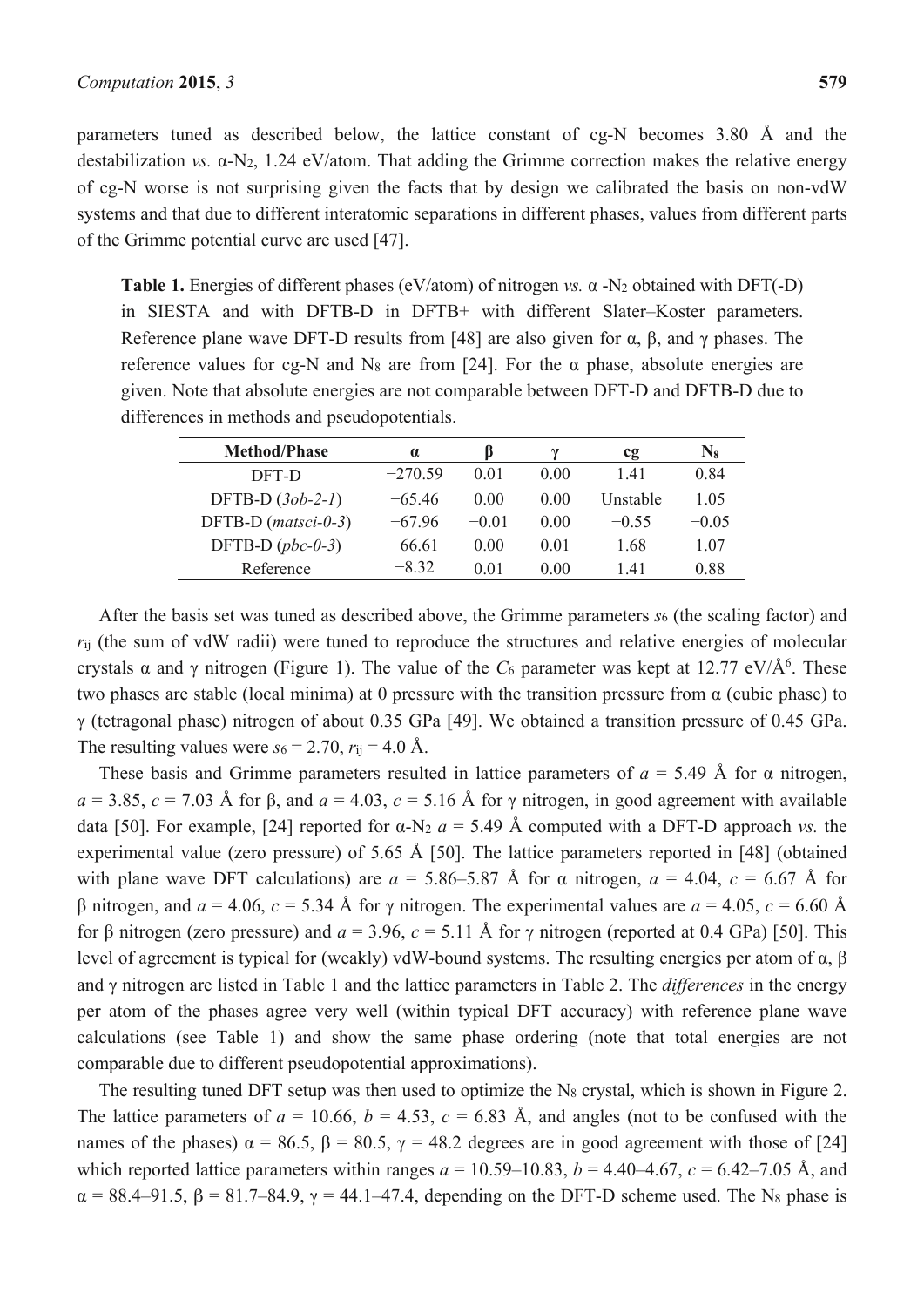computed with the present setup to be by about 0.84 eV/atom less stable than  $\alpha$ -N<sub>2</sub>, in good agreement with the value of about 0.88 eV/atom following from [24].

We therefore conclude that the setup derived here based on atom-centered basis functions and customized Grimme dispersion parameters (i) results in a similar level of accuracy as calculations which were reported previously for selected phases of nitrogen and (ii) provides good accuracy simultaneously for several phases, including covalent and vdW crystals and including highly metastable phases.

| <b>Phase/Method</b> | DFT-D | <b>DFTB-D</b>    |            |           |                              |
|---------------------|-------|------------------|------------|-----------|------------------------------|
|                     |       | $3 - ob - 2 - 1$ | matsci-0-3 | $pbc-0-3$ | <b>Reference Values</b>      |
| $\alpha$ , $a$      | 5.49  | 5.54             | 5.54       | 5.52      | 5.49–5.87 $a,b$              |
| $\beta$ , a         | 3.85  | 3.59             | 3.59       | 3.55      | 4.04–4.05 $^b$               |
| $\boldsymbol{c}$    | 7.03  | 7.65             | 7.70       | 7.70      | $6.60 - 6.67 h$              |
| $\gamma$ , $a$      | 4.03  | 4.04             | 4.04       | 4.03      | $3.96 - 4.06hb$              |
| $\mathcal C$        | 5.16  | 5.17             | 5.17       | 5.15      | $5.11 - 5.34h$               |
| cg, a               | 3.82  | unstable         | 3.61       | 3.73      | $3.75 - 3.79$ c              |
| $N_8, a$            | 10.66 | 10.92            | 10.46      | 10.40     | $10.59 - 10.83$ <sup>d</sup> |
| $\boldsymbol{b}$    | 4.53  | 4.17             | 4.16       | 4.12      | 4.40–4.67 $d$                |
| $\mathcal{C}$       | 6.83  | 7.55             | 7.71       | 7.76      | $6.42 - 7.05$ <sup>d</sup>   |
| $\alpha$            | 86.5  | 105.0            | 102.7      | 101.9     | 88.4–91.5 $d$                |
| $\beta$             | 80.5  | 89.1             | 88.9       | 88.5      | 81.7-84.9 $d$                |
| $\gamma$            | 48.2  | 54.3             | 50.1       | 49.7      | 44.1–47.4 $d$                |
|                     |       |                  |            |           |                              |

**Table 2.** Lattice parameters of different phases nitrogen obtained with DFT-D in SIESTA and with DFTB-D in DFTB+ with different Slater–Koster parameters. The lengths are in Å and angles in degrees.

*a* [24,50];*<sup>b</sup>* [50,48]; *<sup>c</sup>* [16,44,45];*<sup>d</sup>* [24].

#### *3.2. Comparison of DFT-D and DFTB-D Models of Different Phases of Nitrogen*

After identifying basis and Grimme parameters that result in reasonably good structures and energies of several allotropes of nitrogen, we used them to benchmark several DFTB parameterizations, namely, the 3ob-2-1 [30,31], matsci-0-3 [32,33], and pbc-0-3 [34]. Table 1 also shows the energy per atom of the four phases resulting from DFTB-D calculations with different parameter sets. The differences among the phases of molecular crystals agree with reference values and with our DFT-D values within typical *ab initio* accuracy. The lattice parameters were: *a* = 5.54/5.54/5.52 Å for α nitrogen, *a* = 3.59/3.59/3.55 Å, *c* =7.65/7.70/7.70 Å for β nitrogen, and *a* = 4.04/4.04/4.03 Å, *c* = 5.17/5.17/5.15 Å for γ nitrogen with 3ob-2-1/matsci-0-3/pbc-0-3 DFTB parametrizations, respectively. These are summarized in Table 2 where they are compared for all phases and methods. All three parameter sets therefore appear to be suitable to model the structures of  $\alpha$  and  $\gamma$  nitrogen, with a similar accuracy to that of DFT-D, and reproduce well the relative energies of α, β and γ phases. All three parameter sets have significant errors in the structure of the β phase.

For the covalently bound high-energy cg-N phase, there are significant differences in performance among the DFTB parameterizations. The 3ob-2-1 set did not result in a stable cg-N phase. When enabling the DFTB3 capability, both cg-N and N<sub>8</sub> structures fell apart. The matsi-0-3 parameter set did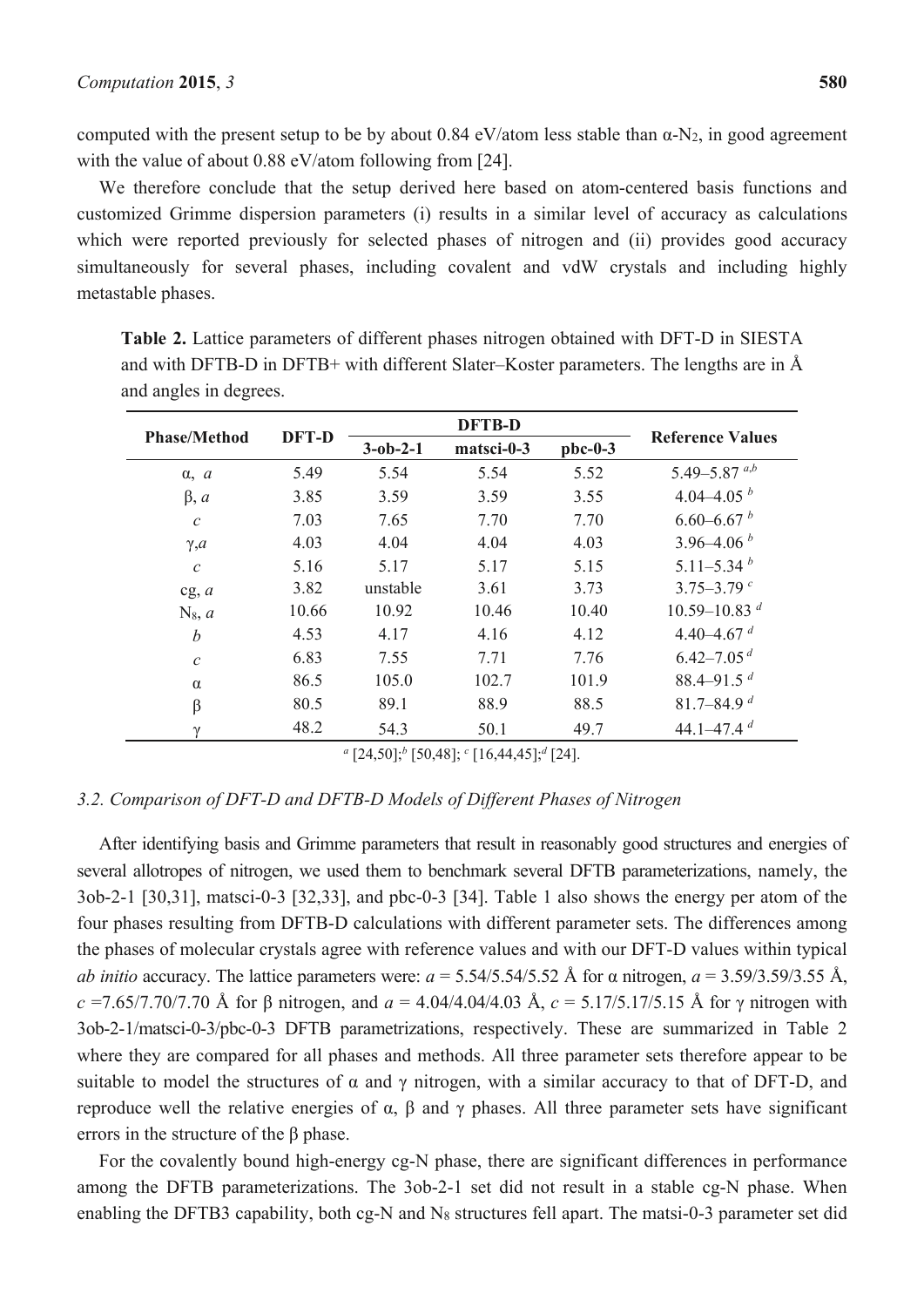result in a stable structure with a lattice constant of 3.61 Å, but its energy per atom was lower than in α-N2 (listed in Table 1). The pbc-0-3 parameter set resulted in a cg-N lattice constant of 3.73 Å, *i.e.*, matching well the experimental estimate of 3.75 Å [16], and in destabilization *vs.* alpha nitrogen by 1.68 eV, which is within the ballpark of reported values (e.g., [46] reported a value around 1.6 eV; [24] reported a value of 1.41 eV/atom).

Significant differences among the three parameter sets are also observed when simulating the  $N_8$ crystal with DFTB-D. The resulting crystal structures are shown in Figure 2. Differences can be appreciated visually. Especially with 3ob-2-1, the differences in structure are drastic: there is distortion and disintegration of some N8 units. As 3ob-2-1 also did not reproduce the cg-N structure, it can be disqualified even though no significant differences in structure or energetics were noted for the low-energy phases. Both matsci-0-3 and pbc-0-3 sets reproduce the structure with similar accuracy (Table 2). Because the crystal is vdW- (*i.e.*, weakly) bound, which can easily result in large changes in mutual orientation of molecular units with small changes of the interaction potential, the differences between the DFTB-D structures (obtained with matsci-0-3 and pbc-0-3) and the DFT-D structure (which also used a different way to account for dispersion interactions), as well as differences between matsci-0-3 and pbc-0-3 are not necessarily indicative of suitability or non-suitability of each computational setup.

Table 1 lists energy per atom differences between α nitrogen and N8 following from the three DFTB-D calculations and compares them to the DFT-D results. It is clear that the pbc-0-3 parametrization results in good agreement with DFT-D while matsci-0-3 does not. We therefore conclude that the pbc-0-3 parametrization is the only suitable to study crystal phases of nitrogen both covalently and vdW-bound and both low energy and highly metastable phases. The N<sub>8</sub> lattice parameters with pbc-0-3 are  $a = 10.40, b = 4.12, c = 7.76$  Å, with angles  $\alpha = 101.9^{\circ}, \beta = 88.5^{\circ}, \gamma = 49.7^{\circ}$ .

## **4. Conclusions**

We have performed dispersion-corrected Density Functional Theory and Density Functional Tight Binding simulations of different phases of nitrogen including the recently predicted  $N_8$  allotrope, which is a promising high energy density material with predicted energy release more than four times that of TNT. We tuned a DFT-D setup with atom-centered basis functions and Grimme dispersion correction to properly model covalently- as well as vdW-bound phases, including low-energy α, β, γ, nitrogen and highly metastable cg-nitrogen and N8.

DFTB is a very enticing alternative to model organic materials and specifically HEDMs, as it offers a three orders of magnitude CPU cost advantage over DFT. It is therefore important to understand if existing parameterizations of DFTB are suitable for modeling of allotropes of nitrogen, including high-energy phases. We have compared the performance of different DFTB(-D) parametrizations (3ob-2-1, matsci-0-3, and pbc-0-3) when modeling covalent and molecular crystals of different nitrogen allotropes. We conclude that only the pbc-0-3 parameter set gives result in agreement with DFT for both low-energy  $(\alpha, \beta, \gamma, n$  nitrogen) and high-energy (cg-N and N<sub>8</sub>) allotropes. This is the first time that the performance of DFTB(-D) has been benchmarked for nitrogen allotropes.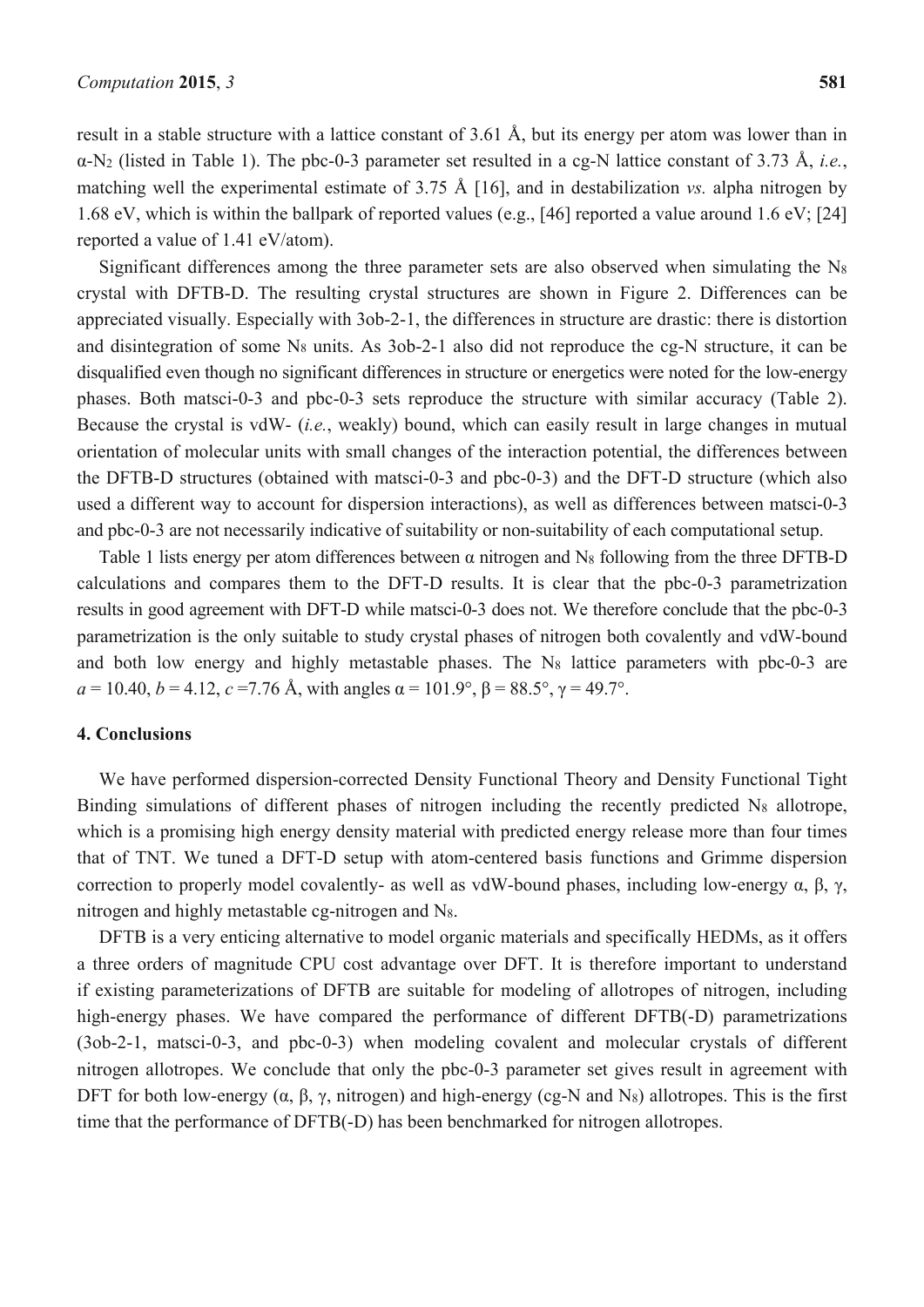## **Acknowledgments**

This work was supported by the AcRF funding by the Ministry of Education of Singapore (MOE2014-T2-2-006). S.M. thanks Balint Aradi and Thomas Frauenheim from the University of Bremen for consultations on the DFTB method and DFTB+ software. Saeid Arabnejad is thanked for technical assistance.

## **Author Contributions**

D.B. and N.C. performed the calculations; S.M. supervised the project and wrote the article.

## **Conflicts of Interest**

The authors declare no conflict of interest.

# **Appendix**

In the interest of reproducibility, we provide below the basis and pseudopotential information.

# *Basis (SIESTA format)*

%block PAO.Basis # Define Basis set N 2 # Species label, number of l-shells *n* = 2 0 2 # n, l, Nzeta 4.973 2.942 1.000 1.000  $n = 2$  1 2 P 1  $\#$  n, l, Nzeta, Polarization, NzetaPol 6.386 3.171 1.000 1.000 %endblock PAO.Basis.

*Pseudopotential header (.psf format)* 

N pb nrl nc ATM 3.2.2 9-APR-07 Troullier-Martins 2s 2.00 r = 1.48/2p 3.00 r = 1.48/3d 0.00 r = 1.48/4f 0.00 r = 1.48/ 4 0 1019 3.541074538095E-04 1.250000000000E-02 5.000000000000

# **References**

- 1. Fried, L.E.; Manaa, M.R.; Pagoria, P.F.; Simpson, R.L. Design and synthesis of energetic materials. *Annu. Rev. Mater. Res*. **2001**, *31*, 291–321.
- 2. Tsyshevsky, R.V.; Pagoria, P.; Kukla, M.M. Computational design of novel energetic materials: Dinitro-bistriazolo-tetrazine. *J. Phys. Chem. C* **2015**, *119*, 8512–8521.
- 3. Ramesh Babu, K.; Vaitheeswaran, G. Structural and vibrational properties of nitrogen-rich energetic material guanidinium 2-methyl-5-nitraminotetrazolate. *Chem. Phys. Lett*. **2014**, *592*, 132–137.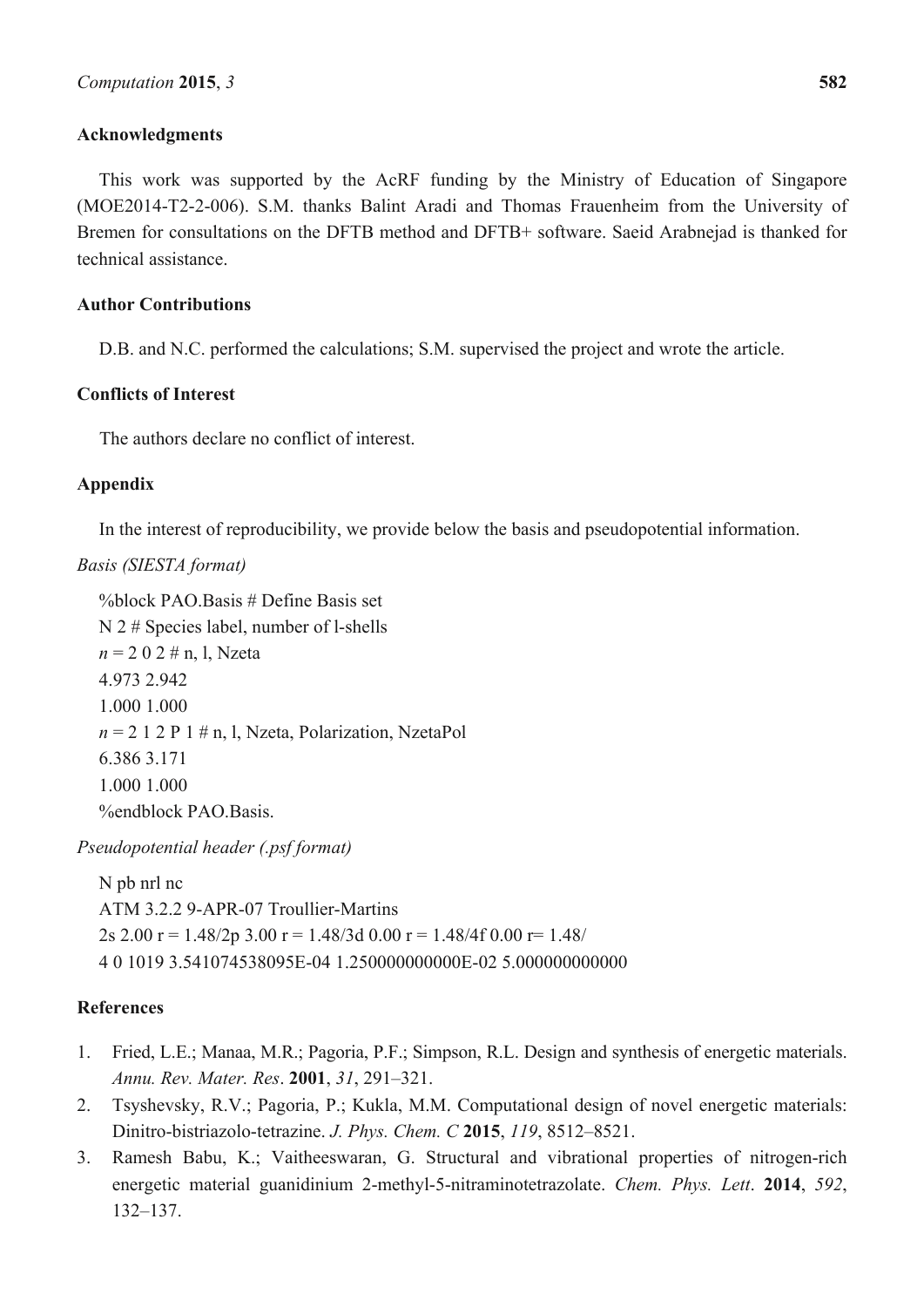- 4. Hirshberg, B.; Denekamp, C. First principles prediction of an insensitive high energy density material. *Phys. Chem. Chem. Phys*. **2013**, *15*, 17681–17688.
- 5. Fendt, T.; Fischer, N.; Klapotke, T.M.; Stierstorfer, J. N-rich salts of 2-methyl-5-nitraminotetrazole: Secondary explosives with low sensitivities. *Inorg. Chem*. **2011**, *50*, 1447–1458.
- 6. Appalakondaiah, S.; Vaitheeswaran, G.; Lebègue, S. Structural, elastic, optical properties and quasiparticle band structure of solid cyanuric triazide. *Chem. Phys. Lett*. **2014**, *605*, 10–15.
- 7. Wu, Q.; Zhu, W.; Xiao, H. An *ab initio* molecular dynamics study of thermal decomposition of 3,6-di(azido)-1,2,4,5-tetrazine. *Phys. Chem. Chem. Phys*. **2014**, *16*, 21620–21628.
- 8. Rice, B.M.; Larentzos, J.P.; Byrd, E.F.C.; Weingarten, N.S. Parameterizing complex reactive force fields using multiple objective evolutionary strategies (MOES): Part 2: Transferability of ReaxFF models to C−H−N−O energetic materials. *J. Chem. Theory Comput*. **2015**, *11*, 392–405.
- 9. Tsyshevsky, R.V.; Pagoria, P.; Zhang, M.; Racoveanu, A.; DeHope, A.; Parrish, D.; Kuklja, M.M. Searching for low-sensitivity cast-melt high-energy-density materials: Synthesis, characterization, and decomposition kinetics of 3,4-bis(4-nitro-1,2,5-oxadiazol-3-yl)-1,2,5-oxadiazole-2-oxide. *Phys. Chem. C* **2015**, *119*, 3509–3521.
- 10. Agrawal, J.P. *High. Energy Materials: Propellants, Explosives and Pyrotechnics*; Wiley-VCH Verlag: Weinheim, Germany, 2010.
- 11. Pitzer, K.S. Repulsive forces in relation to bond energies, distances and other properties. *J. Am. Chem. Soc*. **1948**, *70*, 2140–2145.
- 12. Mailhiot, C.; Yang, L.H.; McMahan, A.K. Polymeric nitrogen. *Phys. Rev. B* **1992**, *46*, 14419–14435.
- 13. Barbee, T.W. Metastability of atomic phases of nitrogen. *Phys. Rev. B* **1993**, *48*, 9327–9330.
- 14. Mitas, L.; Martin, R.M. Quantum Monte Carlo of nitrogen: Atom, dimer, atomic, and molecular solids. *Phys. Rev. Lett*. **1994**, *72*, 2438–2441.
- 15. Alemany, M.M.G.; Martins, J.L. Density-functional study of nonmolecular phases of nitrogen: Metastable phase at low pressure. *Phys. Rev. B* **2003**, *68*, 024110.
- 16. Eremets, M.I.; Gavriliuk, A.G.; Trojan, I.A.; Dzivenko, D.A.; Boehler, R. Single-bonded cubic form of nitrogen. *Nat. Mater.* **2004**, *2*, 558–563.
- 17. Kohn, W.; Sham, L.J. Self-consistent equations including exchange and correlation effects. *Phys. Rev*. **1965**, *140*, A1133–A1138.
- 18. Gerber, R.B. Formation of novel rare-gas molecules in low-temperature matrices. *Annu. Rev. Phys. Chem*. **2004**, *55*, 55–78.
- 19. Vij, A.; Pavlovich, J.G.; Wilson, W.W.; Vij, V.; Christie, K.O. Experimental detection of the pentaazacyclopentadienide (pentazolate) anion, cyclo-N5(-). *Angew. Chem. Int. Ed*. **2002**, *41*, 3051–3054.
- 20. Cacace, F.; de Patris, G.; Troiani, A. Experimental detection of tetranitrogen. *Science* **2002**, *295*, 480–481.
- 21. Östmark, H.; Wallin, S.; Brinck, T.; Carlqvist, P.; Claridge, R.; Hedlund, E.; Yudina, L. Detection of pentazolate anion (cyclo-N5-) from laser ionization and decomposition of solid p-dimethylaminophenylpentazole. *Chem. Phys. Lett*. **2003**, *379*, 539–546.
- 22. Samartzis, P.C.; Lin, J.-J.; Ching, T.-T.; Chaudhuri, C.; Lee, Y.T.; Lee, S.-H.; Wodtke, A.M. Two photoionization thresholds of N3 produced by ClN3 photodissociation at 248 nm: Further evidence for cyclic N3. *J. Chem. Phys*. **2005**, *123*, 051101.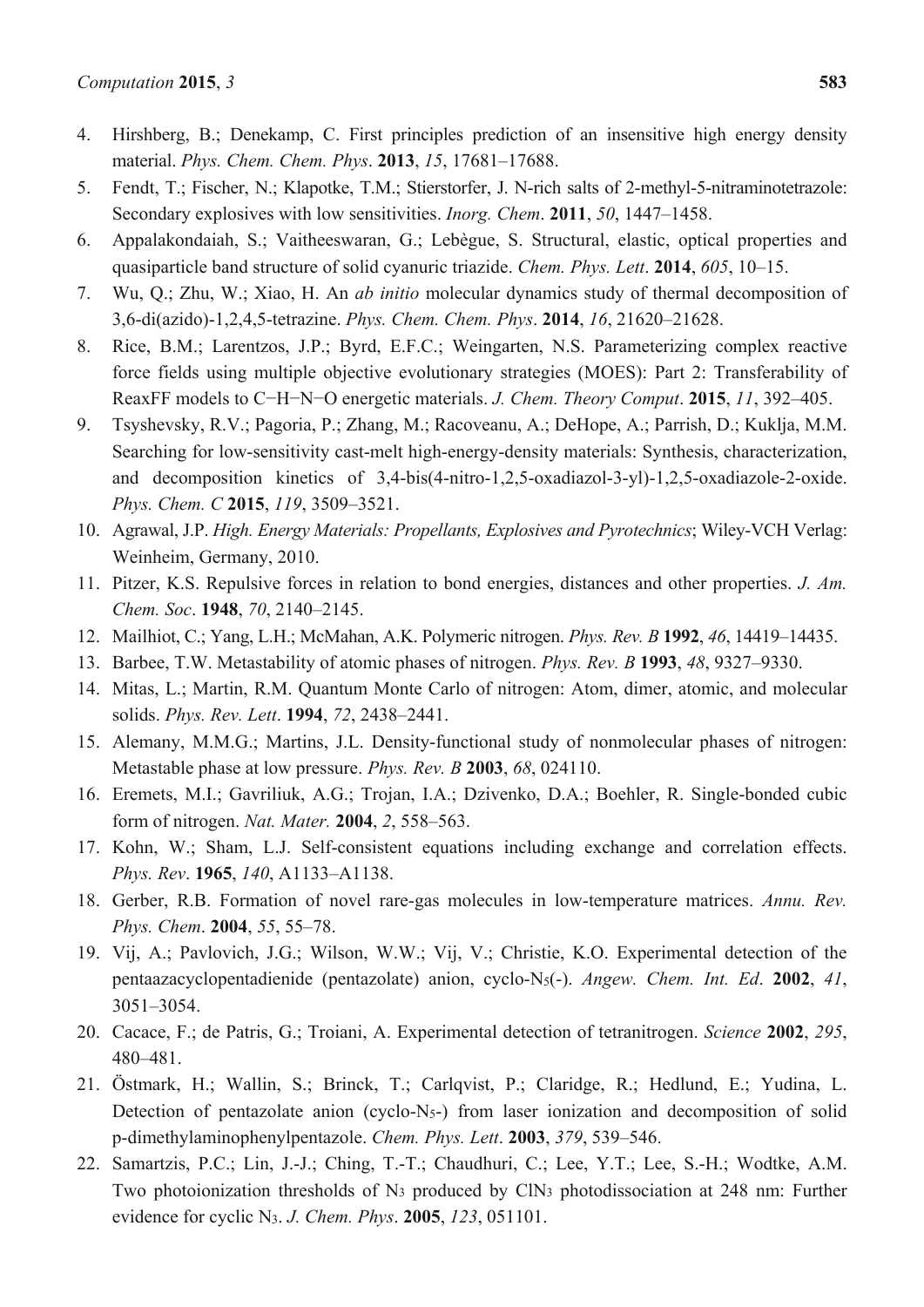- 23. Hansen, N.; Wodtke, A.M.; Goncher, S.J.; Robinson, J.C.; Sveum, N.E.; Neumark, D.M. Photofragment translation spectroscopy of ClN3 at 248 nm: Determination of the primary and secondary dissociation pathways. *J. Chem. Phys*. **2005**, *123*, 104305.
- 24. Hirshberg, B.; Gerber, R.B.; Krylov, A.I. Calculations predict a stable molecular crystal of N8. *Nat. Chem.* **2014**, *6*, 52–56.
- 25. Momma, K.; Izumi, F. VESTA 3 for three-dimensional visualization of crystal, volumetric and morphology data. *J. Appl. Crystallogr*. **2011**, *44*, 1272–1276.
- 26. Elstner, M.; Porezag, D.; Jungnickel, G.; Elsner, J.; Haugk, M.; Frauenheim, T.; Suhai, S.; Seifert, G. Self-consistent-charge density-functional tight-binding method for simulations of complex materials properties. *Phys. Rev. B* **1998**, *58*, 7260.
- 27. Gaus, M.; Cui, Q.; Elstner, M. DFTB3: Extension of the self-consistent-charge density-functional tight-binding method (SCC-DFTB). *J. Chem. Theory Comput*. **2011**, *7*, 931–948.
- 28. Elstner, M. SCC-DFTB: What is the proper degree of self-consistency? *J. Phys. Chem. A* **2007**, *111*, 5614–5621.
- 29. Elstner, M.; Seifert, G. Density functional tight binding. *Phil. Trans. R. Soc. A* **2014**, *372*, 20120483.
- 30. Gaus, M.; Goez, A.; Elstner, M. Parametrization and benchmark of DFTB3 for organic molecules. *J. Chem. Theory Comput*. **2013**, *9*, 338–354.
- 31. Gaus, M.; Lu, X.; M. Elstner, M.; Cui, Q. Parameterization of DFTB3/3OB for sulfur and phosphorus for chemical and biological applications. *J. Chem. Theory Comput*. **2014**, *10*, 1518–1537.
- 32. Lukose, B.; Kuc, A.; Frenzel, J.; Heine, T. On the reticular construction concept of covalent organic frameworks. *Beilstein J. Nanotechnol*. **2010**, *1*, 60–70.
- 33. Gemming, S.; Enyashin, A.N.; Frenzel, J.; Seifert, G. Adsorption of nucleotides on the rutile (110) surface. *Int. J. Mat. Res*. **2010**, *101*, 758–764.
- 34. Koehler, C.; Frauenheim, T. Molecular dynamics simulations of  $CF_x$  ( $x = 2, 3$ ) molecules at Si<sub>3</sub>N<sub>4</sub> and SiO2 surfaces. *Surf. Sci*. **2006**, *600*, 453–460.
- 35. Soler, J.M.; Artacho, E.; Dale, J.D.; Garcia, A.; Junquera, J.; Ordejon, P.; Sanchez-Portal, D. The SIESTA method for ab initio order-N materials simulation. *J. Phys. Condens. Matter*. **2002**, *14*, 2745–2779.
- 36. Perdew, J.P.; Burke, K.; Ernzerhoff, M. Generalized gradient approximation made simple. *Phys. Rev. Lett*. **1996**, *77*, 3865–3868.
- 37. Troullier, N.; Martins, J.L. Efficient pseudopotentials for plane-wave calculations. *Phys. Rev. B* **1991**, *43*, 1993–2006.
- 38. Monkhorst, H.J.; Pack, J.D. Special points for Brillouin-zone integrations. *Phys. Rev. B* **1976**, *13*, 5188–5192.
- 39. Grimme, S. Semiempirical GGA-type density functional constructed with a long-range dispersion correction. *J. Comput. Chem*. **2006**, *27*, 1787–1799.
- 40. Aradi, B.; Hourahine, B; Frauenheim, T. DFTB+, a sparse matrix-based implementation of the DFTB method. *J. Phys. Chem. A* **2007**, *111*, 5678–5684.
- 41. Rappe, A.K.; Casewit, C.J.; Colwell, K.S.; Goddard, W.A., III; Skiff, W.M. UFF, a full periodic table force field for molecular mechanics and molecular dynamics simulations. *J. Am. Chem. Soc*. **1992**, *114*, 10024–10035.